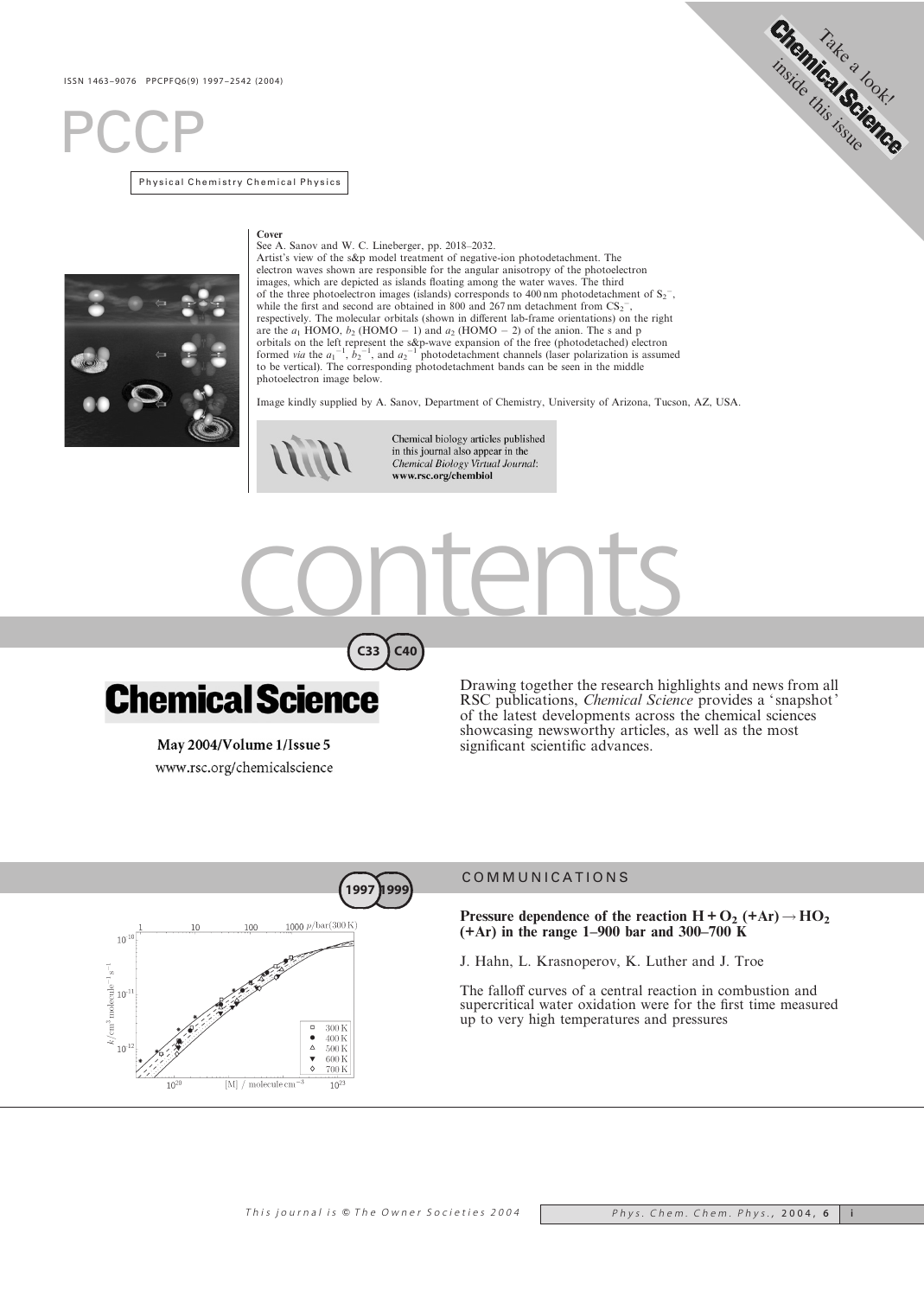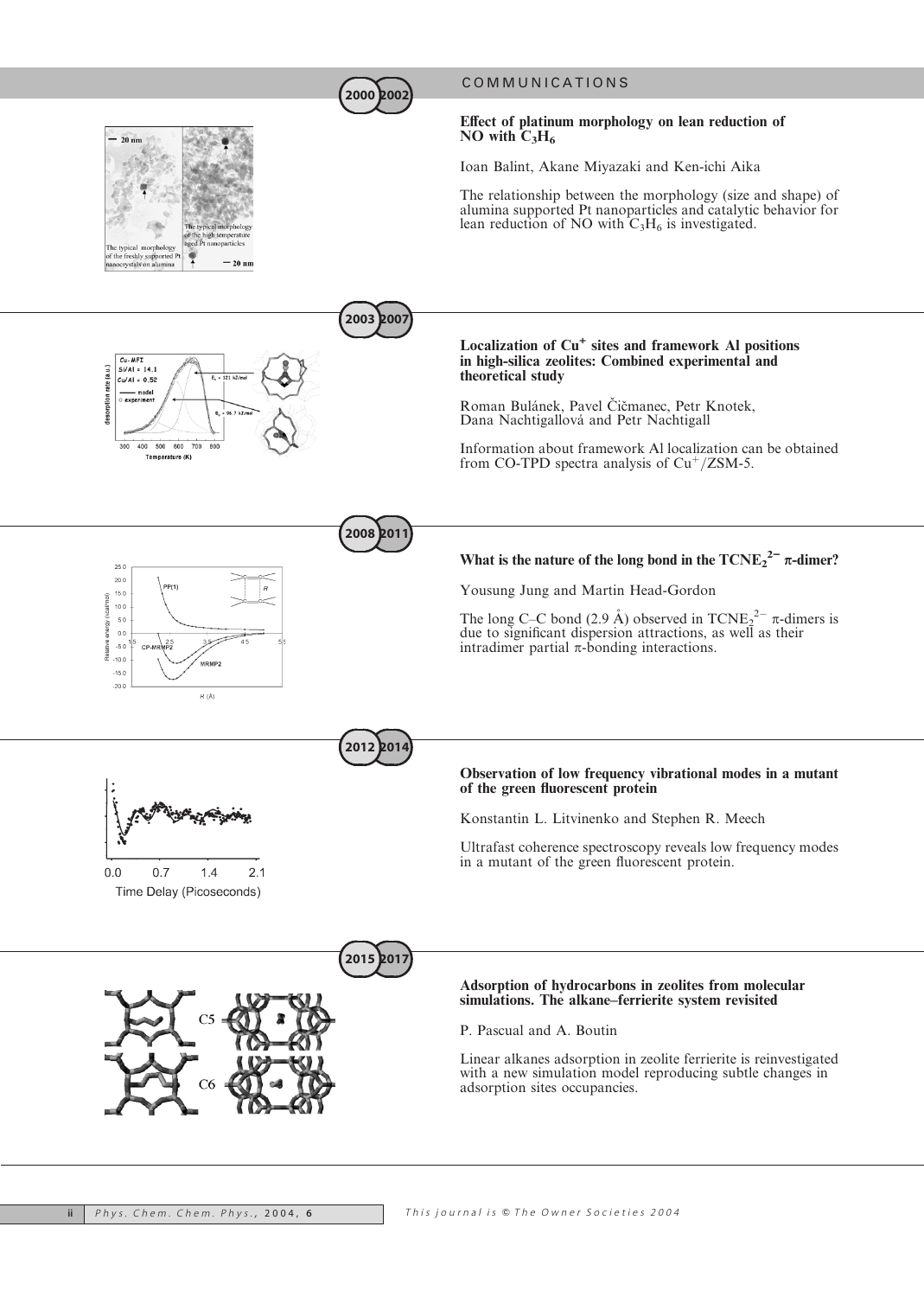## INVITED ARTICLE



Cluster anions: Structure, interactions, and dynamics in the sub-nanoscale regime

Andrei Sanov and W. Carl Lineberger

## RESEARCH PAPERS

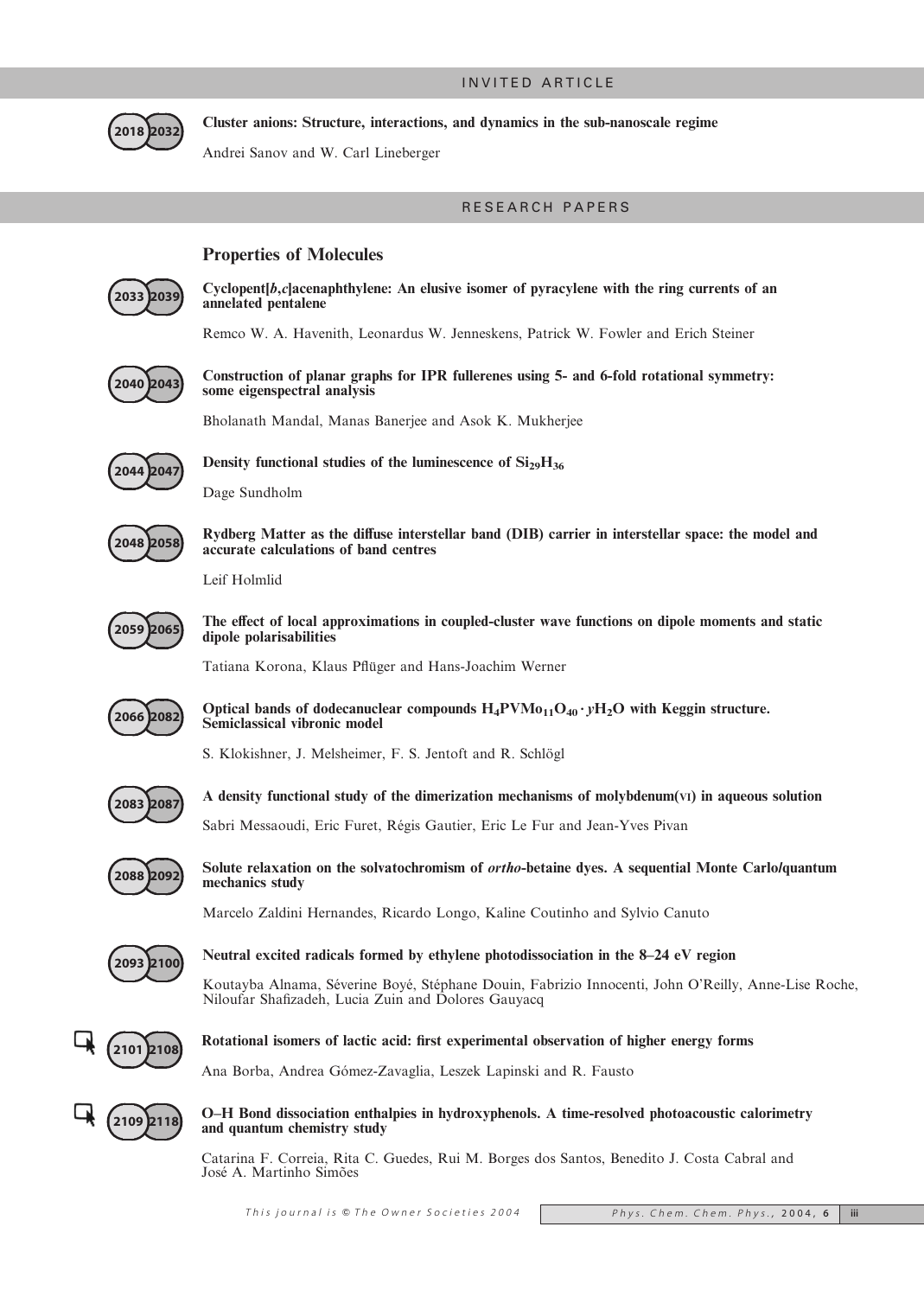

Paramagnetic relaxation of cyclohexane radical cation in solution as measured by the method of time-resolved magnetic field effect

V. I. Borovkov and Yu. N. Molin

$$
\begin{array}{c}\n\boxed{21252135}\n\end{array}
$$

Conformational stabilities of dicyclopropyl ketone determined from variable temperature infrared spectra of xenon solutions and  $\overrightarrow{ab}$  *initio* calculations

Charles J. Wurrey, Chao Zheng, Gamil A. Guirgis and James R. Durig



X-ray and neutron diffraction studies and molecular dynamics simulations of liquid DMSO Usa Onthong, Tünde Megyes, Imre Bakó, Tamás Radnai, Tamás Grósz, Kersti Hermansson and Michael Probst

## Kinetics and Reaction Dynamics



Temperature-dependent kinetics study of the reactions of  $O(^1D_2)$  with  $N_2$  and  $O_2$ 

R. S. Strekowski, J. M. Nicovich and P. H. Wine



Kinetic studies of the reactions of  $O(^1D)$  with several atmospheric molecules Edward J. Dunlea and A. R. Ravishankara



Laser induced fluorescence studies of the reactions of  $O(^1D_2)$  with  $N_2$ ,  $O_2$ ,  $N_2O$ ,  $CH_4$ ,  $H_2$ ,  $CO_2$ , Ar, Kr and  $n\text{-}C_4H_{10}$ 

Mark A. Blitz, Terry J. Dillon, Dwayne E. Heard, Michael J. Pilling and Ian D. Trought



Reaction of O(<sup>3</sup>P) with the alkyl iodides: CF<sub>3</sub>I, CH<sub>3</sub>I, CH<sub>2</sub>I<sub>2</sub>, C<sub>2</sub>H<sub>5</sub>I, 1-C<sub>3</sub>H<sub>7</sub>I and 2-C<sub>3</sub>H<sub>7</sub>I M. A. Teruel, T. J. Dillon, A. Horowitz and J. N. Crowley



Dynamics study of  $ClO + O_2$  collisions and their role in the chemistry of stratospheric ozone

O. B. M. Teixeira, J. M. C. Marques and A. J. C. Varandas



A potential energy surface and a trajectory study of photodynamics and strong-field alignment of ClF molecule in rare gas (Ar,Kr) solids

Toni Kiljunen, Matias Bargheer, Markus Gühr and Nikolaus Schwentner



Effect of translational energy on the reaction  $Li + HF(v = 0) \rightarrow LiF + H$ 

O. Höbel, R. Bobbenkamp, A. Paladini, A. Russo and H. J. Loesch



Unraveling the chemical dynamics of bimolecular reactions of ground state boron atoms,  $B(^{2}P_{j})$ , with acetylene,  $C_2H_2(X \ ^1\Sigma_g^+)$ 

R. I. Kaiser, N. Balucani, N. Galland, F. Caralp, M. T. Rayez and Y. Hannachi



Absolute rate coefficients of the reactions of  $CF_2(\tilde{a}^3B_1)$  with  $C_3H_8$ ,  $C_3H_6$ , iso- $C_4H_8$  and  $C_3H_4$  between 295 and 550 K

Bart Dils, Raviraj Mahabaleshwar Kulkarni, Jozef Peeters and Shaun Avondale Carl



Kinetics of the reaction of vinyl radicals with NO: Ab initio theory, master equation predictions, and laser absorption measurements

Frank Striebel, Leonard E. Jusinski, Askar Fahr, Joshua B. Halpern, Stephen J. Klippenstein and Craig A. Taatjes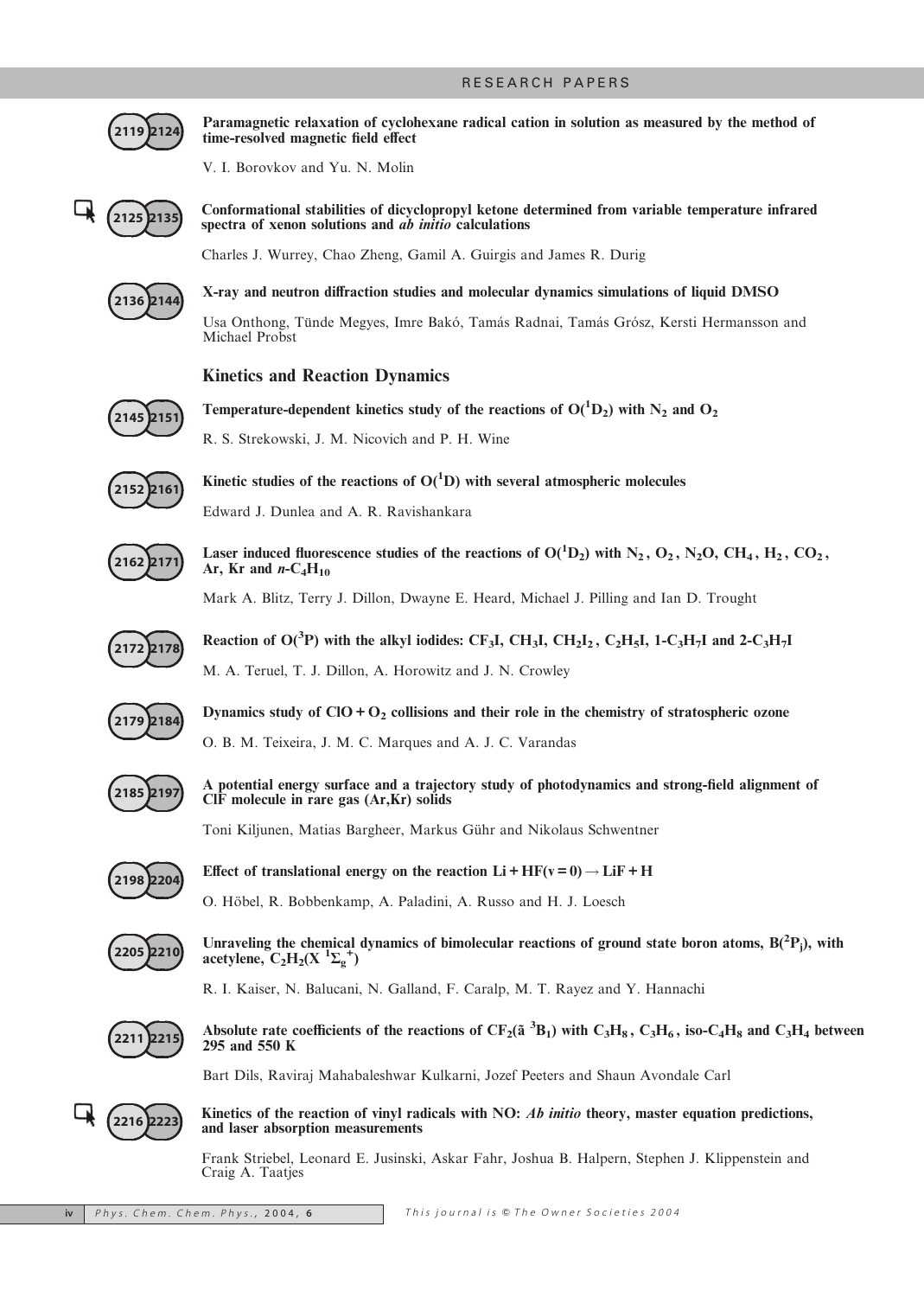

Rate coefficients and production of vibrationally excited HCl from the reactions of chlorine atoms with methanol, ethanol, acetaldehyde and formaldehyde

Paul W. Seakins, John J. Orlando and Geoffrey S. Tyndall



A kinetic study of the reaction of Cl with a series of linear and ramified ketones as a function of temperature

Carlos A. Cuevas, Alberto Notario, Ernesto Martínez and José Albaladejo



On the role of s-cis conformers in the reaction of dienes with OH radicals

Misaela Francisco-Ma´rquez, J. Rau´l Alvarez-Idaboy, Annia Galano and Annik Vivier-Bunge



Gas phase oxidation of benzene: Kinetics, thermochemistry and mechanism of initial steps

Séverine Raoult, Marie-Thérèse Rayez, Jean-Claude Rayez and Robert Lesclaux



Switched external magnetic field CIDNP studies of coupling reaction of carbon-centered radicals with TEMPO

N. V. Lebedeva, D. P. Zubenko, E. G. Bagryanskaya, R. Z. Sagdeev, G. S. Ananchenko, S. Marque, D. Bertin and P. Tordo



Dynamic solvent effects on the fading of a merocyanine formed from a spironaphthoxazine. A case of a strong coupling between chemical and medium coordinate

Hiroharu Kono, Hiroyuki Osako, Makoto Sasaki, Toru Takahashi, Yasushi Ohga, Tsutomu Asano, Michael Hildebrand and Noham N. Weinberg



### Free electron transfer mirrors rotational conformers of substituted aromatics: Reaction of benzyltrimethylsilanes with n-butyl chloride parent radical cations

Ortwin Brede, Ralf Hermann, Sergej Naumov, Antonios K. Zarkadis, Gerasimos P. Perdikomatis and Michael G. Siskos



Intramolecular charge transfer in bipolar molecules for electron and hole transporting materials

R. Karpicz, V. Gulbinas, A. Undzenas, J. V. Grazulevicius and R. Lygaitis



Proton transfer in 1,4-dioxane/ammonia hydrogen bond clusters

Tujin Shi, Dalin Yang, Qihe Zhu, Jianhong Ge, Peng Bai, Liusi Sheng, Guohua Wu and Yunwu Zhang

## Statistical Mechanics and Thermodynamics



The continuity and family concepts: Useful tools in fluid phase science

Gerhard M. Schneider



Liquid–liquid phase equilibria in nitrobenzene–hexane critical mixture under negative pressure

A. Drozd-Rzoska, S. J. Rzoska and A. R. Imre



High pressure phase behavior of carbon dioxide + heptadecafluorodecyl acrylate and carbon dioxide + heptadecafluorodecyl methacrylate systems

Won Bae, Hyunsoon Shin and Hwayong Kim



Global phase diagrams of the van der Waals–Dieterici and the BMCSL–Dieterici equations of state Jan Bumba and Jiří Kolafa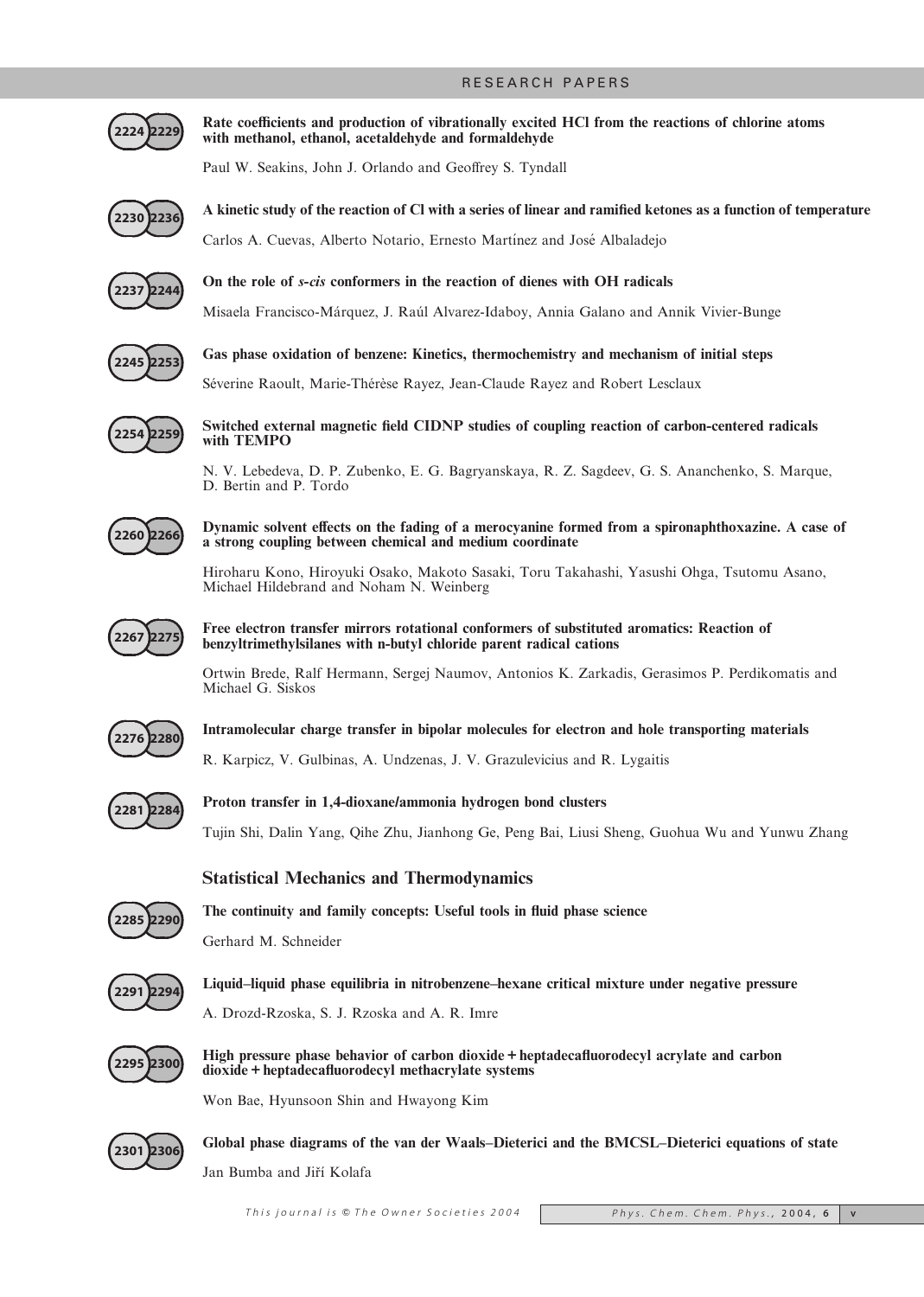

Barotropic phenomena in complex phase behaviour

Sergio E. Quiñones-Cisneros



On the classification and representation of ternary phase diagrams: The *yin* and *yang* of a  $T-x$  approach José N. Canongia Lopes

2320 2326

Homotopy continuation based prediction of azeotropy in binary and multicomponent mixtures through equations of state

Naveed Aslam and Aydin K. Sunol



Kinetics of solid hydrate formation by carbon dioxide: Phase field theory of hydrate nucleation and magnetic resonance imaging

B. Kvamme, A. Graue, E. Aspenes, T. Kuznetsova, L. Gránásy, G. Tóth, T. Pusztai and G. Tegze



Accurate equation of state of the hard sphere fluid in stable and metastable regions Jiří Kolafa, Stanislav Labík and Anatol Malijevský



Simple analytical approximation of the longitudinal electronic relaxation rate of  $Gd(III)$  complexes in solutions

Elie Belorizky and Pascal H. Fries



A study of tri-phasic behavior of ionic liquid–methanol– $CO<sub>2</sub>$  systems at elevated pressures Zhaofu Zhang, Weize Wu, Zhimin Liu, Buxing Han, Haixiang Gao and Tao Jiang

## Macromolecules and Soft Matter



Hydrodynamic parameters of hydrated macromolecules: Monte Carlo calculation

M. Bánó, J. Marek and M. Stupák



Structural changes in CTAB/H<sub>2</sub>O mixtures using a rheological approach

Luigi Coppola, Raffaella Gianferri, Isabella Nicotera, Cesare Oliviero and Giuseppe Antonio Ranieri



Thermal diffusion in a critical polymer blend

W. Enge and W. Köhler



Adsorbed layer structure of a weak polyelectrolyte studied by colloidal probe microscopy and QCM-D as a function of pH and ionic strength

Shannon M. Notley, Simon Biggs, Vincent S. J. Craig and Lars Wågberg

## **Nanosciences**



Evidence of ultrafast optical switching behaviour in individual single-walled carbon nanotubes H. Hippler, A.-N. Unterreiner, J.-P. Yang, S. Lebedkin and M. M. Kappes



Effects of ultrasound on the microenvironment in reverse micelles and synthesis of nanorods and nanofibers

Jianling Zhang, Buxing Han, Dongxia Liu, Jing Chen, Zhimin Liu, Tiancheng Mu, Rui Zhang and Guangying Yang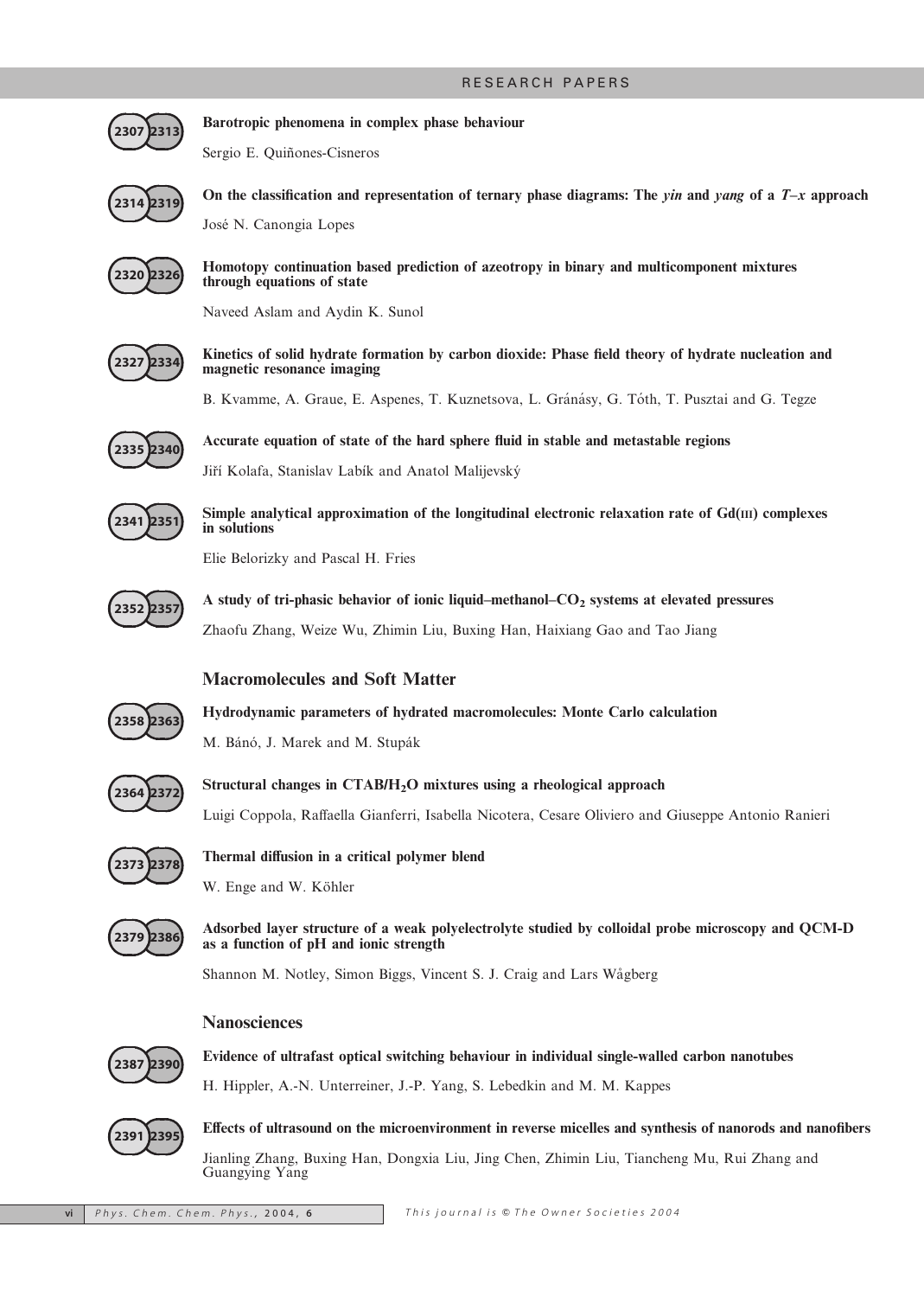

Photoexcited triplets of nitrodiphenylpolyenes hosted in channel cavities. A time resolved EPR study Antonio Barbon, Marco Bortolus, Marina Brustolon, Anna Lisa Maniero and Roberto Zanre`

## Interfaces, Electrochemistry



The solid-state reaction of a functionalised polypyrrole; analysis using high resolution X-ray photoelectron spectroscopy

J. M. Cooper, A. Glidle, A. R. Hillman, M. D. Ingram, C. Ryder and K. S. Ryder



Self-motion of a camphor disk coupled with convection

Hiroyuki Kitahata, Shin-ichi Hiromatsu, Yukie Doi, Satoshi Nakata and Mohammed Rafiqul Islam



Probing possible structural models at the air/ $H_2SO_4(aq)$  interface: a second harmonic generation study A. J. Fordyce, W. J. Bullock, R. D. Spencer-Smith and J. G. Frey



Reversible aggregation, precipitation and re-dissolution of rhodamine 6G in aqueous sodium dodecyl sulfate

J. C. Micheau, G. V. Zakharova and A. K. Chibisov

## Biophysical Chemistry



First principles electrochemical study of redox events in DNA bases and chemical repair in aqueous solution

Jorge Llano and Leif A. Eriksson



Conformational determination of [Leu]enkephalin based on theoretical and experimental VA and VCD spectral analyses

S. Abdali, K. J. Jalkanen, X. Cao, L. A. Nafie and H. Bohr



Partial molar isentropic and isothermal compressibilities of some N-acetyl amino acid amides in aqueous solution at 298.15 K

Gavin R. Hedwig and Harald Høiland

## Solids and Materials Science



Structure and dynamics of interlayer species in a hydrated Zn-vermiculite. A molecular dynamics study

Mehdi Arab, Daniel Bougeard and Konstantin S. Smirnov



## Evidence for  $C_{60}$  dimerisation in the fulleride  $[Cr(C_9H_{12})_2]^+C_{60}^-$

Andreas Hönnerscheid, Leo van Wüllen, Robert Dinnebier, Martin Jansen, Jürgen Rahmer and Michael Mehring



Formation of cyanide-functionalized SBA-15 and its transformation to carboxylate-functionalized SBA-15

Chia-min Yang, Yanqin Wang, Bodo Zibrowius and Ferdi Schüth



Surface chemical functionalities in bioactive glasses. The gas/solid adsorption of acetonitrile

Marta Cerruti, Vera Bolis, Giuliana Magnacca and Claudio Morterra